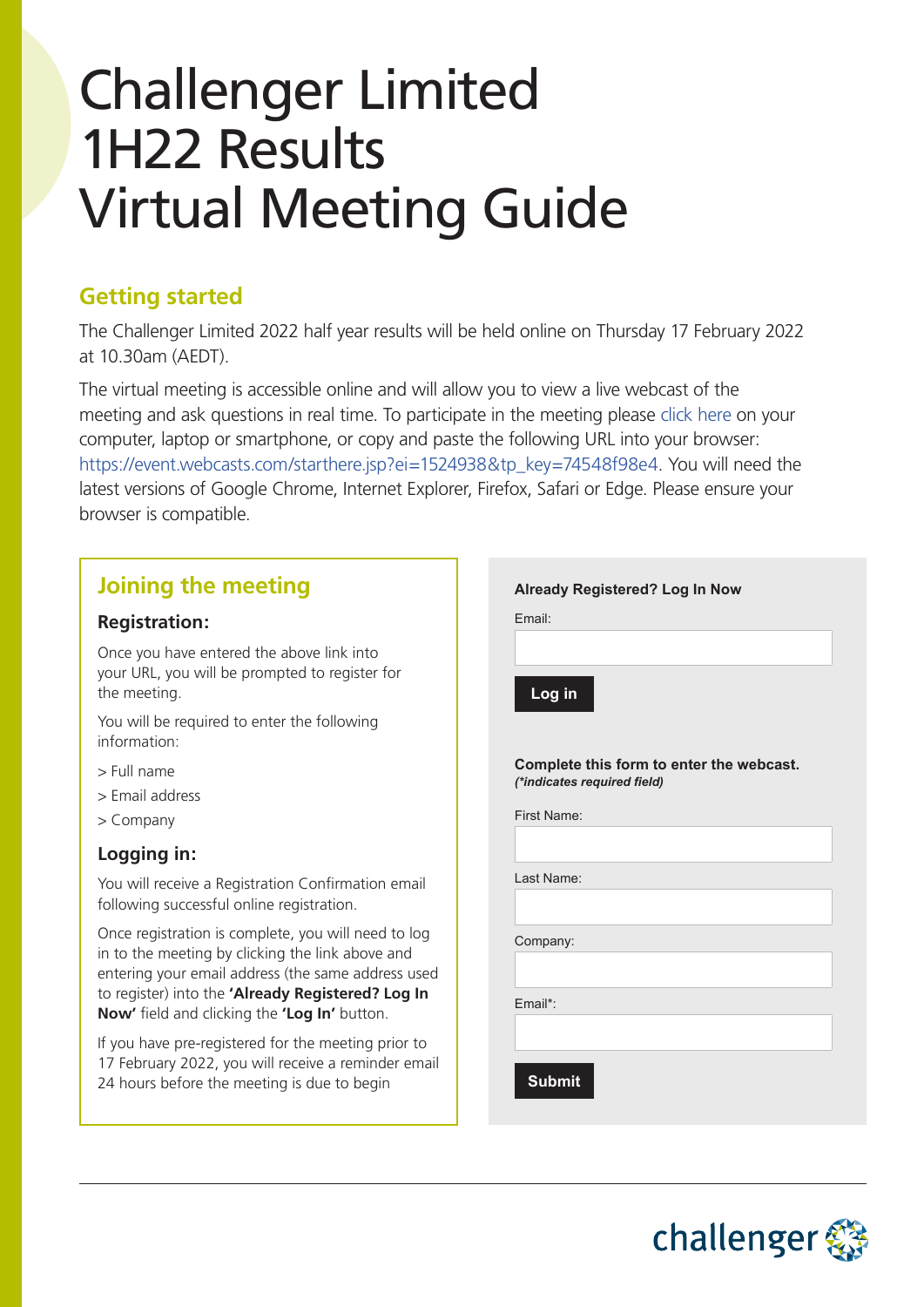## **Navigating the meeting on the day**

Please log in 15 minutes in advance to ensure that you are prepared for the start of the meeting.

Once you have successfully logged in, you will enter the meeting and will see a holding slide. At 10:30am this is where the webcast will automatically play, you will be able to view the slide deck and ask questions via typed Q&A or call the phone line to ask your question live.



## **Asking questions**

#### **To ask your question via typed Q&A**

Click in the white textbox, type your question and then click the **'Send'** button. You may use this question box to submit questions directed to the presenters or for any assistance needed in navigating the website. Once you have submitted your question you will no longer be able to see the question you asked until it is answered by the presenters.

#### **Ask a Question**

Ask a Question

Send

▶ Total Answered Questions: 0

#### **To ask your question live to the presenters**

Click the **'listen by phone'** tab beneath the webcast video display and proceed to click on **'MORE'** and then **'CONNECT ME'** which will take you straight to a webpage where you will enter your Name and Phone number, and the conference will call you directly and you'll be put into a queue to ask your question live.

If you would rather dial into the conference yourself, click on **'access numbers'** to find the correct phone number for your location and enter the participant passcode when prompted. You will then be placed into the queue to ask your question live.